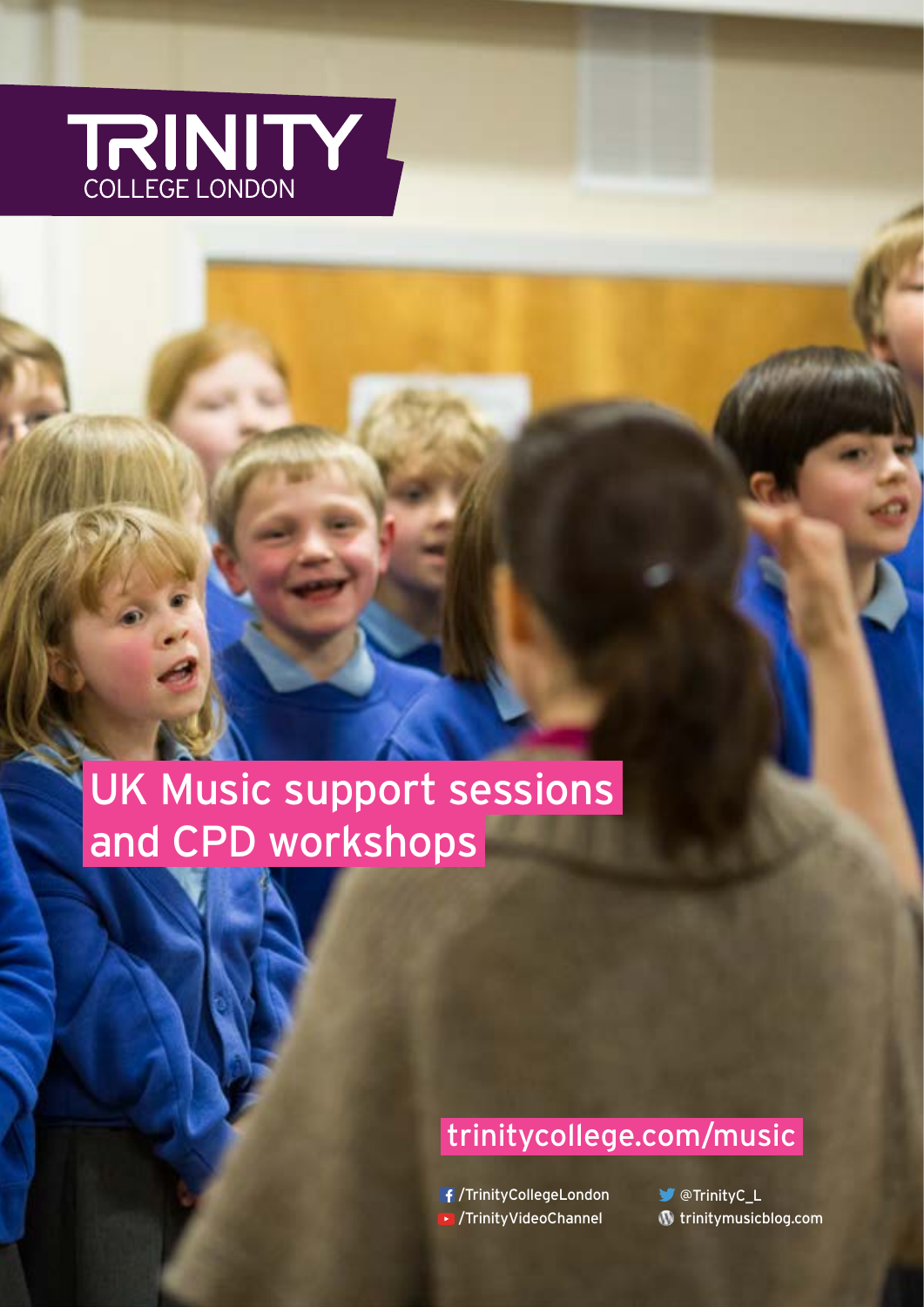# UK Music support sessions available

#### 1. Get to know Trinity: what makes up a Trinity music exam?

#### A basic introduction to grades and diplomas:

- $\blacksquare$  what to expect in the exam  $\blacksquare$  flexibility and choice
- mark scheme and exam process
- how Trinity supports candidates and teachers
- our range of publications
- how to enter

- gain a structured insight into format of a Rock & Pop exam
- look at using Rock & Pop materials within your classroom teaching
- learn about the entry process for Rock & Pop exams
- $\blacksquare$  get to know the repertoire within the Rock & Pop books

#### 2. Get to know Rock & Pop exams: graded progress playing well-known hits

#### Learn about the benefits of using Rock & Pop:

- our key session for teachers starting delivery of Trinity exams or looking to improve their knowledge of the mark scheme - this session is usually led by a Trinity Examiner
- watch and discuss videos of graded exam candidates. across a range of instruments
- $\blacksquare$  apply the assessment criteria for pieces: fluency & accuracy, technical facility, and communication & interpretation
- includes examples of the technical work and supporting tests

#### 3. Teaching and Assessment- getting inside Trinity Music Exams

#### Exploring the marking criteria with a Trinity examiner:

#### 4. Syllabus-specific sessions

#### Looking in-depth at the syllabus with a subject specialist

- repertoire used, with examples across the grades and teaching discussion
- $\blacksquare$  the principles that underpin the syllabus
- $\blacksquare$  the technical work suite exercises, warmups and types of technique at various levels
- relevant publications

 $\blacksquare$  relevant teaching and learning support for the syllabus

- for gifted and talented students
- as a progression route for unusual instruments, styles, and genres ■ to provide an accessible option for students with
- SEND ■ as part of your WCET offer at Discover level
- within your singing strategy
- to support transition
- as preparation for Higher Education or other further study

#### 5. Supporting tests: play to your strengths

An overview of the four Trinity strands sight reading, aural, musical knowledge and improvisation:

- explanation of test structure, choice of two tests from a possible four
- examples of each type of test
- explanation of test design and rationale
- $\blacksquare$  teaching tips
- CME: a Level 4 vocational qualification for all music educators. Designed by the music education community to be a flexible and vocational programme of learning for educators of all backgrounds and in all settings.
- Diplomas: our suite of music diplomas (ATCL, LTCL and FTCL) offers a comprehensive range of professional qualifications in performance, teaching and theory. The diplomas are designed to appeal to those aspiring to various branches of the profession, and those already involved in it who may be seeking to gain recognition for new or existing skills.
- Theory of Music Grades: though not a pre-requisite for any of Trinity's exams, theory grades help students to progress more quickly on their instrument and gain a broad understanding of classical music.
- Music Certificate Exams: offer a performance-only alternative to graded exams for solo performers or groups, at Foundation, Intermediate and Advanced levels. Students construct a recital, including the opportunity to present own-choice repertoire.

#### 6. Accrediting music with Arts Award

#### An accreditation framework for individuals, groups, and whole class teaching

Arts Award is a vocational suite of five qualifications (four regulated on the RQF) that can support you to develop young people's creativity and leadership. Arts Award is suitable for teachers including non-music specialist teachers, music hubs and services, music organisations, and CME students. In this session find out how you can use Arts Award:

■ Progression for beginners: approaches to whole-class/ large group teaching to support progression and smooth the transition to further study. Includes looking at how Arts Award can support whole-class achievement.

■ Group teaching towards exams: techniques for effectively teaching and preparing for graded exams in a small group context

■ Practice and Engagement - looking at effective practice strategies and methods to motivate, engage and aspire students with the instrumental learning.

### Other sessions available

#### Get in touch if you would like to have a session about any of our other qualifications and exams

## CPD Workshops

Trinity can offer practical Continuing Professional Development (CPD) workshops which are tailored to your organisation, teaching context, range of teacher experience or age of learners. A fee is charged for these sessions to cover the workshop leader's time and expenses.

Workshops are designed to be three-hour sessions, but can be adapted for shorter or longer time slots, we offer sessions on the following topics but do get in touch if something you would like is not on the list.

■ Improvising: improvising as a tool for teaching creatively.

\*a small charge may have to be made for sessions requiring considerable travel, at particularly busy times of year or in certain other circumstances.

Trinity's support sessions are ideal for teachers wanting to increase their familiarity with the exams. Each session is 80–90 minutes long and can be delivered to any group of 10 or more, subject to availability. Sessions are normally delivered free or at very low cost.\*

> 'Very friendly and gave excellent advice. Very useful to see the new books on offer and how they are different.'

Theresa, Peripatetic teacher, Manchester

'I gained an understanding of what was expected of my students, singing the Rock & Pop songs and improving for the session skills.'

Sarah, Private teacher, York

# Webinars

As well as our range of face to face sessions we also offer regular webinars focussed on our syllabus areas, particularly when a new one is launched.

Join us online for a closer look at Trinity's latest Music syllabuses in practice, including discussion of new features and top tips for teachers. You can attend live or watch any of the recordings at a time convenient to you, session usually last no longer than one hour.

Find out more and reserve your place on our website at trinitycollege.com/qualifications/music/events

### Coming soon

A range of CPD workshops focused on our Rock and Pop syllabus to support teaching and learning in practice.